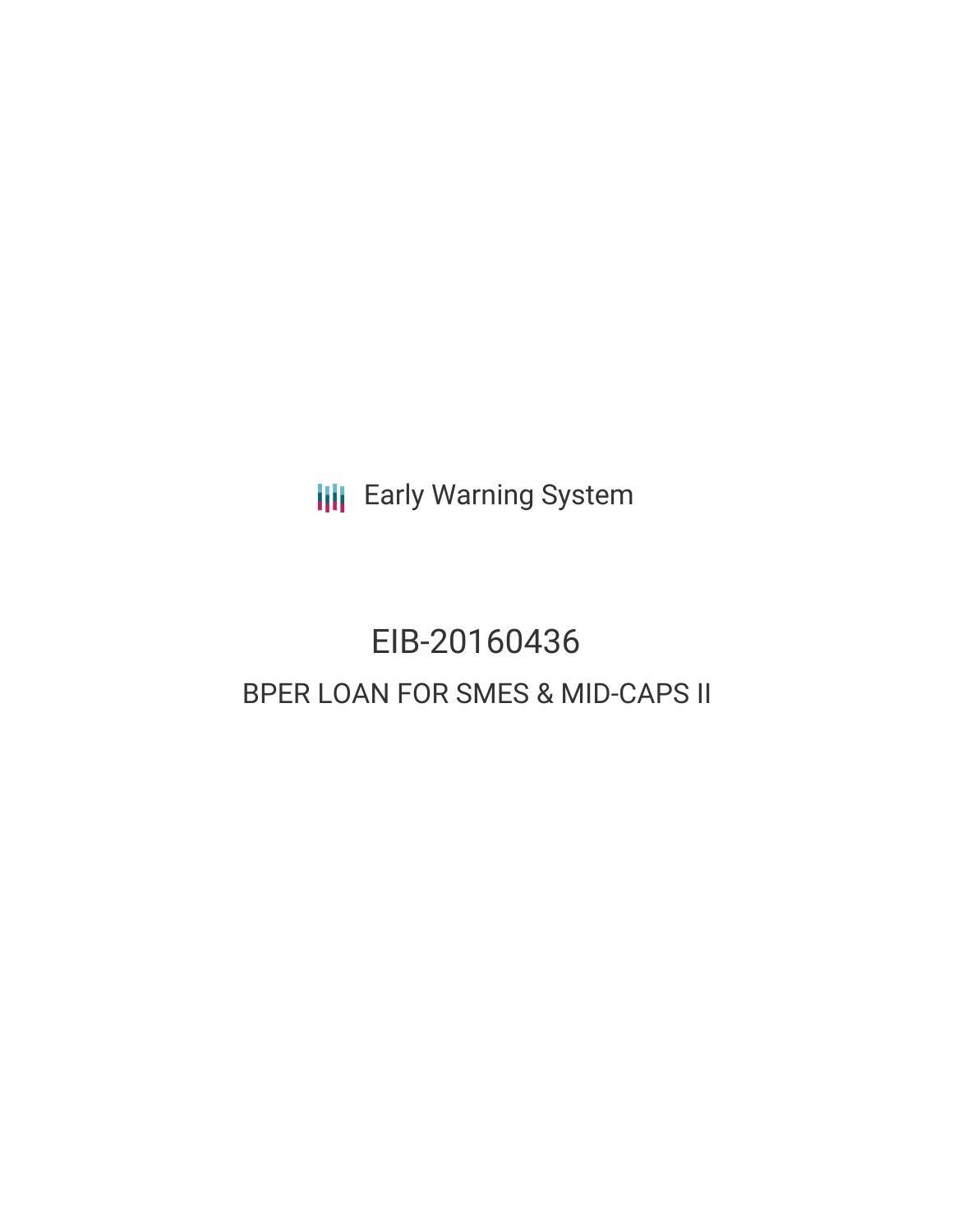

### **Quick Facts**

| <b>Countries</b>                         | Italy                                                                                                |
|------------------------------------------|------------------------------------------------------------------------------------------------------|
| <b>Financial Institutions</b>            | European Investment Bank (EIB)                                                                       |
| <b>Status</b>                            | Approved                                                                                             |
| <b>Bank Risk Rating</b>                  |                                                                                                      |
| <b>Voting Date</b>                       | 2016-10-05                                                                                           |
| <b>Borrower</b>                          | BANCA POPOLARE DELL'EMILIA ROMAGNA SC, BANCO DI SARDEGNA SPA, CASSA DI RISPARMIO DI BRA SPA, SARDALE |
| <b>Sectors</b>                           | Agriculture and Forestry, Finance, Industry and Trade                                                |
| <b>Investment Type(s)</b>                | Loan                                                                                                 |
| Investment Amount (USD) \$164.00 million |                                                                                                      |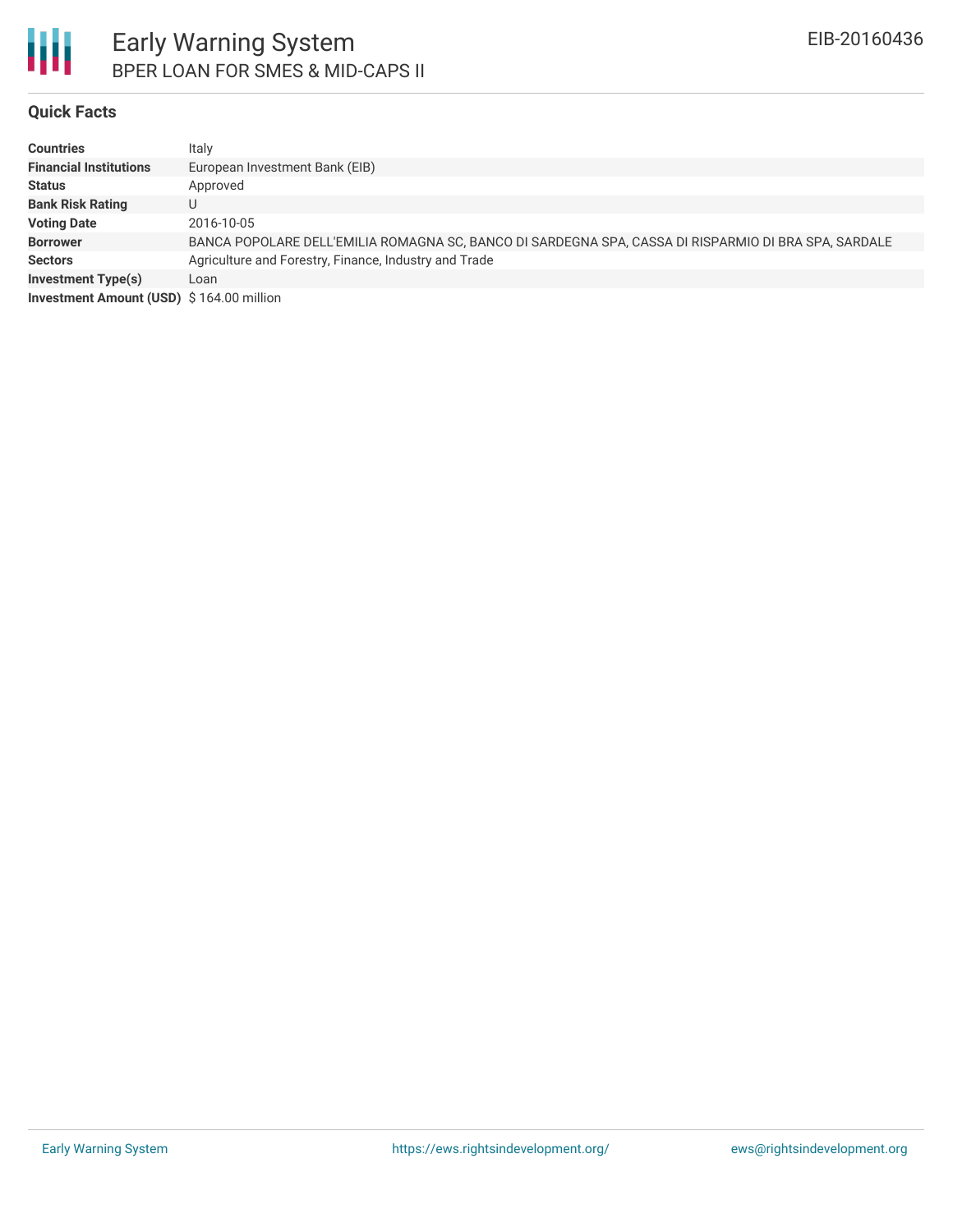

# **Project Description**

This project involves an EIB loan to finance small and medium-sized enterprises (SMEs) for at least 70% of the loan amount in the industry, services, tourism and agriculture sectors, with up to 30% to finance mid-caps, via long-term loans mainly in Italy.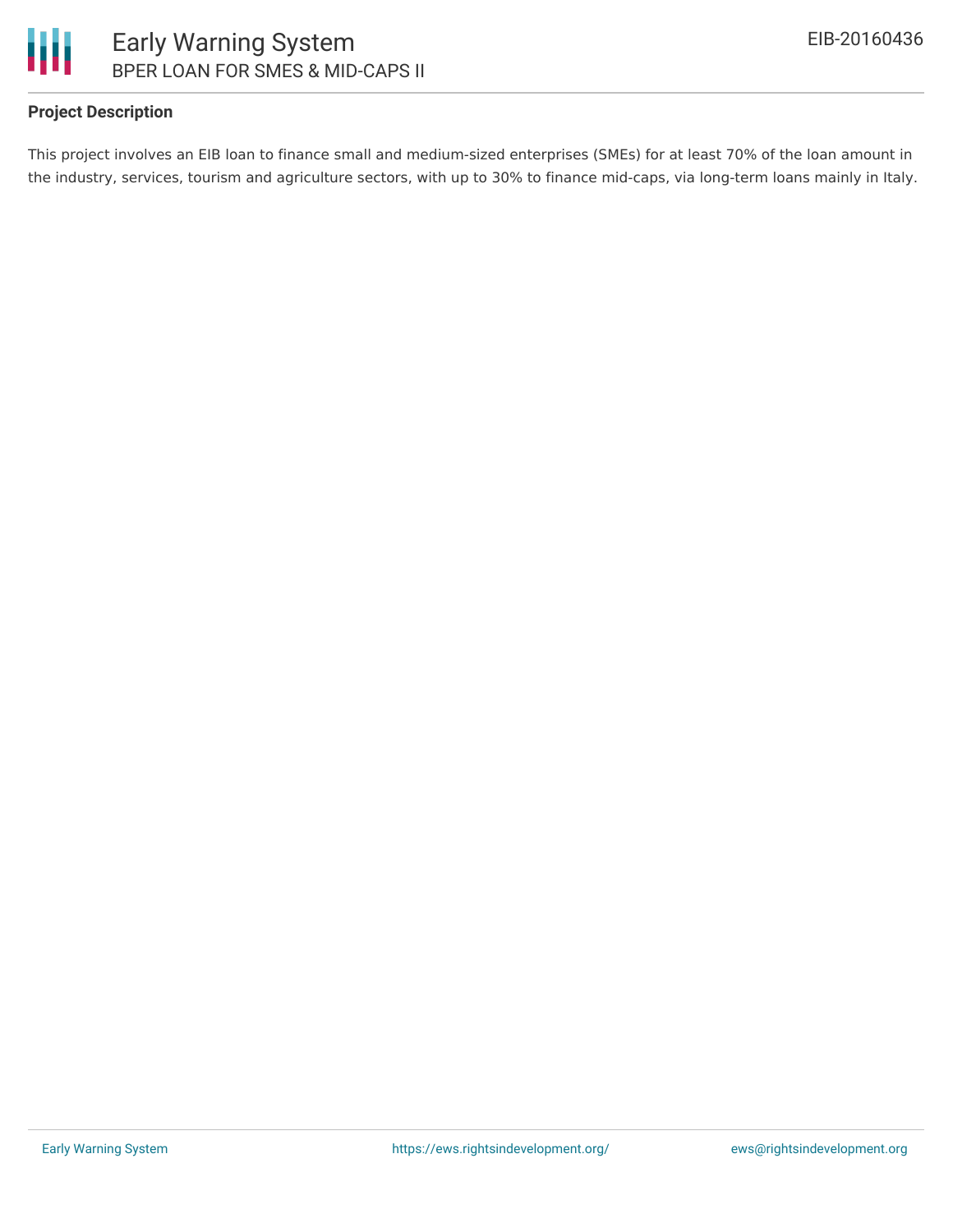

# **Investment Description**

European Investment Bank (EIB)